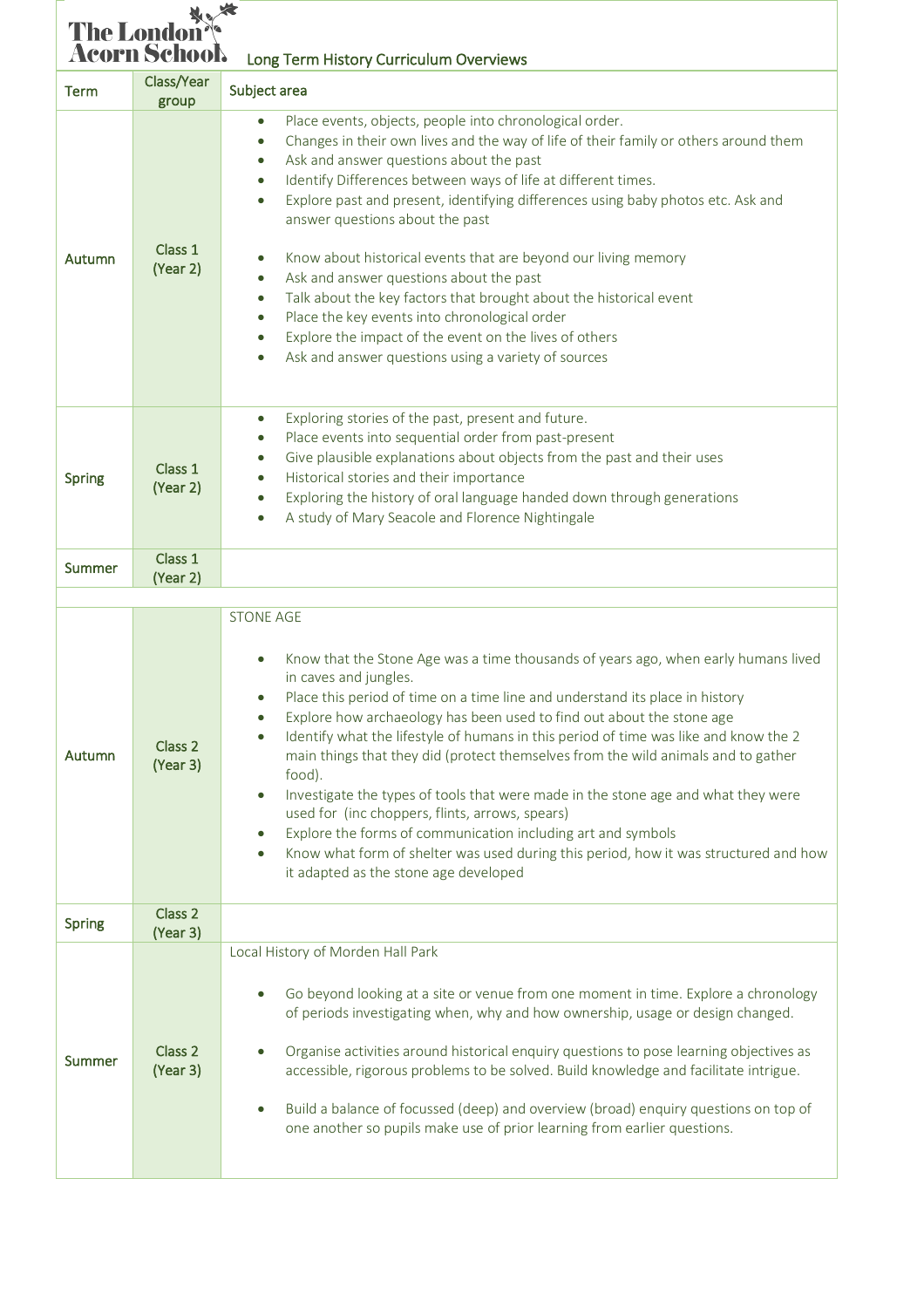|               |                     | <b>ROMANS</b>                                                                                                                                                                                                                                                                                                                                                                                                                                                                                                                                                                                                                                                                                                                                                                                                                                                                                                                                                                                                                                                                                                                                                                                                                             |  |  |
|---------------|---------------------|-------------------------------------------------------------------------------------------------------------------------------------------------------------------------------------------------------------------------------------------------------------------------------------------------------------------------------------------------------------------------------------------------------------------------------------------------------------------------------------------------------------------------------------------------------------------------------------------------------------------------------------------------------------------------------------------------------------------------------------------------------------------------------------------------------------------------------------------------------------------------------------------------------------------------------------------------------------------------------------------------------------------------------------------------------------------------------------------------------------------------------------------------------------------------------------------------------------------------------------------|--|--|
| Autumn        | Class 3<br>(Year 4) | KNOW HOW ROME WAS FOUNDED AND HOW IT EXPANDED INTO AN EMPIRE.<br>-Know the legend of Romulus and Remus<br>$\bullet$<br>- Investigate how Rome played on its strengths to expand into an empire and learn the<br>$\bullet$<br>facts about the length and location of Roman rule around Europe, Asia and Africa<br>-Discover how Rome was ruled by emperor, consuls and senators and learn about the<br>$\bullet$<br>different groups of people in Rome and their rights (slaves, plebeians, patricians,<br>women)<br>-Describe aspects of daily life: technology; hygiene; children; food; houses<br>$\bullet$<br>-Learn what the ancient Romans did for entertainment and who the gladiators were?<br>$\bullet$<br>-Identify the differences between leisure today and in ancient Rome<br>$\bullet$<br>-Know what the life of a gladiator was like: what they did and why; what weapons they<br>$\bullet$<br>used; where gladiator fights took place<br>-Investigate the beliefs of the ancient Romans and know who were their gods and<br>$\bullet$<br>goddesses were. Describing some of the most popular Roman gods<br>-Describe and understand the key aspect of Mt Vesuvius and learn about when it<br>destroyed the city of Pompeii |  |  |
| Spring        | Class 3<br>(Year 4) | ANGLO-SAXONS<br>Identify who the Anglo-Saxons were and where they came from - the Anglo-Saxons<br>$\bullet$<br>place in history, places on a map, the places that have changed over time and reasons<br>why people move to new places<br>Identify the location of Anglo-Saxon settlements and the area boundaries have<br>$\bullet$<br>changed over time<br>Understand where and how the Anglo-Saxons lived<br>$\bullet$<br>Know the Anglo-Saxon religion and beliefs and that the beliefs have changed over<br>$\bullet$<br>time. Identify features of that particular religion<br>Use a range of sources to solve the mystery of Sutton Hoo and the significance of<br>$\bullet$<br>Sutton Hoo<br>Find out about Anglo-Saxon defence<br>Understand what a Hillfort is and what it was used for<br>Identify and understand the use of Anglo-Saxon Amour<br>$\bullet$<br>Identify ways in which the Anglo-Saxons defended their territory<br>Know that we sometimes we cannot be completely sure about what happened in the<br>past<br>Use primary sources to support my ideas<br>Form conclusions about an event from the past using evidence and own inference                                                                          |  |  |
| <b>Summer</b> | Class 3<br>(Year 4) |                                                                                                                                                                                                                                                                                                                                                                                                                                                                                                                                                                                                                                                                                                                                                                                                                                                                                                                                                                                                                                                                                                                                                                                                                                           |  |  |
|               |                     |                                                                                                                                                                                                                                                                                                                                                                                                                                                                                                                                                                                                                                                                                                                                                                                                                                                                                                                                                                                                                                                                                                                                                                                                                                           |  |  |
| Autumn        | Class 4<br>(Year 5) | <b>VIKINGS</b><br>To place the Viking period in a chronological framework<br>To recognise characteristics that placed Vikings a long time ago in the past<br>$\bullet$<br>That the Vikings invaded Britain and that the period of conquest was followed by a<br>$\bullet$<br>period of settlement<br>To locate on a timeline the period when the Vikings made raids and then settled in<br>$\bullet$<br><b>Britain</b><br>Understand why the Viking people explored many parts of the world<br>$\bullet$<br>Use a range of sources to find out about Viking longboats<br>$\bullet$<br>To make inferences about Viking way of life<br>$\bullet$<br>To order Viking raids in Britain chronologically<br>$\bullet$<br>To know where and when the Vikings raided in Britain<br>$\bullet$                                                                                                                                                                                                                                                                                                                                                                                                                                                      |  |  |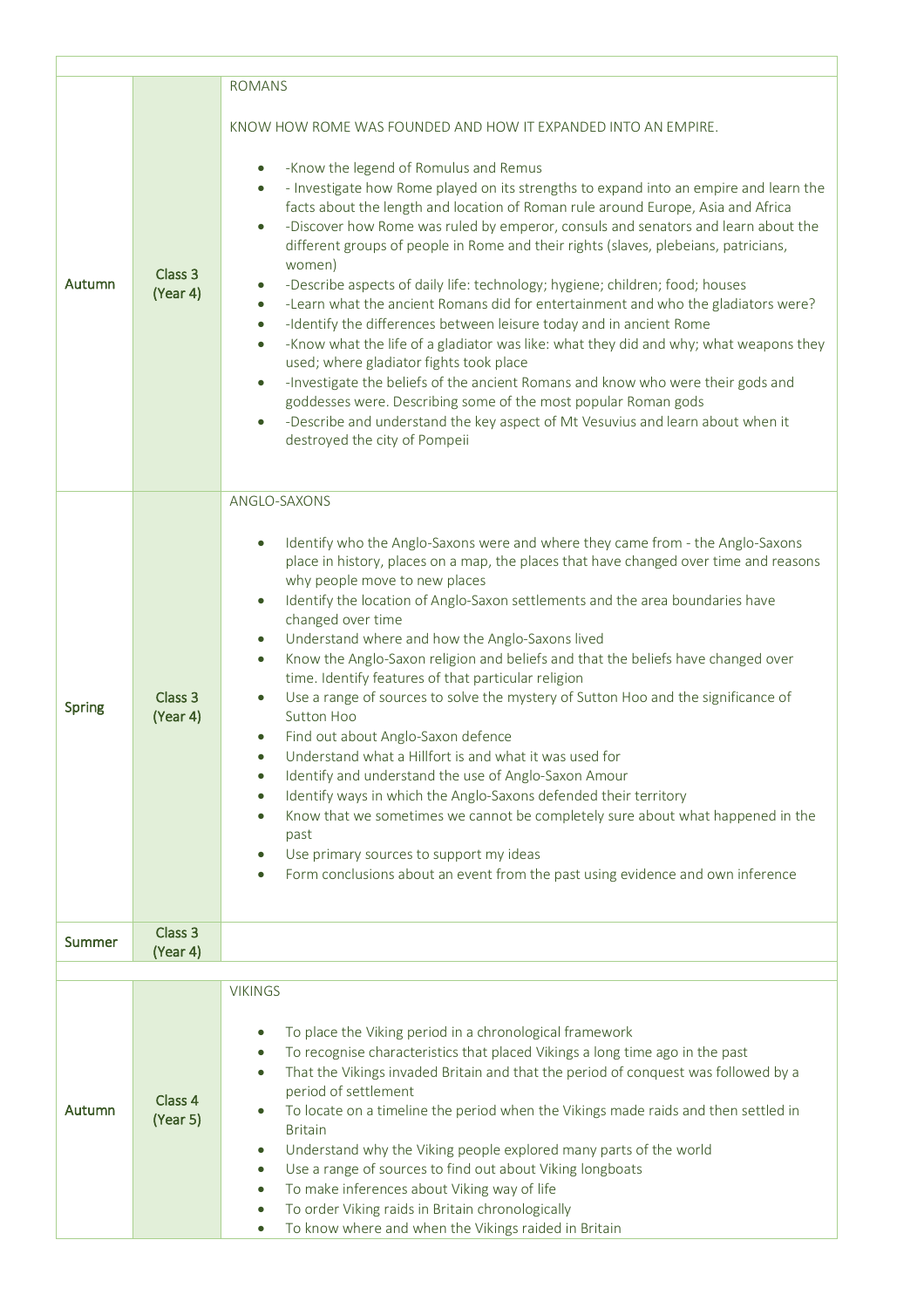|               |                                | To know that accounts of Viking raids are Anglo-Saxon interpretation of events<br>$\bullet$                                                                                                                                                                                                                                                                                                                                                                                                                                                                                                                                                                                                                                                                                                                                                                                                                                                                                                                                                         |
|---------------|--------------------------------|-----------------------------------------------------------------------------------------------------------------------------------------------------------------------------------------------------------------------------------------------------------------------------------------------------------------------------------------------------------------------------------------------------------------------------------------------------------------------------------------------------------------------------------------------------------------------------------------------------------------------------------------------------------------------------------------------------------------------------------------------------------------------------------------------------------------------------------------------------------------------------------------------------------------------------------------------------------------------------------------------------------------------------------------------------|
|               |                                | Describe and explain the reasons why the Vikings chose to raid monasteries                                                                                                                                                                                                                                                                                                                                                                                                                                                                                                                                                                                                                                                                                                                                                                                                                                                                                                                                                                          |
|               |                                | Use a range of evidence to ask and answer questions<br>Understand the impact King Alfred had on the Viking settlement                                                                                                                                                                                                                                                                                                                                                                                                                                                                                                                                                                                                                                                                                                                                                                                                                                                                                                                               |
|               |                                |                                                                                                                                                                                                                                                                                                                                                                                                                                                                                                                                                                                                                                                                                                                                                                                                                                                                                                                                                                                                                                                     |
|               |                                | <b>FAMOUS PEOPLE</b>                                                                                                                                                                                                                                                                                                                                                                                                                                                                                                                                                                                                                                                                                                                                                                                                                                                                                                                                                                                                                                |
|               |                                | Exploring how and when the telescope was invented and how telescopes work<br>Understand Galileo's development of the telescope and the effect it had on astronomy<br>Examining the Space Race between the USSR and USA<br>Developments in space exploration between 1940 and<br>$\bullet$<br>Exploring the details of the Apollo 11 mission of 1969<br>Exploring who was involved in Apollo 11 and how they felt to land on the moon (Neil<br>Armstrong)<br>Examining methods of space exploration used today (space shuttles, the Hubble<br>Telescope, satellites, observatories, space                                                                                                                                                                                                                                                                                                                                                                                                                                                            |
|               |                                | <b>MAYANS</b>                                                                                                                                                                                                                                                                                                                                                                                                                                                                                                                                                                                                                                                                                                                                                                                                                                                                                                                                                                                                                                       |
| Spring        | Class 4<br>(Year 5)            | Exploring what archaeologists have discovered and what this can tell us about the<br>Mayan way of life<br>Looking at a variety of Mayan artefacts to gather clues about the Mayans<br>Establishing a brief timeline of the Mayan civilisation<br>$\bullet$<br>Exploring the city states of the Mayans and how they were organised<br>$\bullet$<br>Investigating the roles of different groups of people in Mayan society, such as kings,<br>$\bullet$<br>nobles, merchants and slaves<br>Exploring religious rites and rituals, including bloodletting and human sacrifice<br>Using a variety of sources of information to explore what daily life was like for areas<br>such as homes, food, clothes and farming<br>Exploring the writing system of the Mayans, including a number system<br>$\bullet$<br>Exploring the Mayan calendar and knowledge of astrology<br>Exploring why records of battles between city states disappeared from stelae around<br>the year 900<br>Considering possible reasons for the decline of the Mayan civilisation |
| Summer        | Class 4                        |                                                                                                                                                                                                                                                                                                                                                                                                                                                                                                                                                                                                                                                                                                                                                                                                                                                                                                                                                                                                                                                     |
|               | (Year 5)                       |                                                                                                                                                                                                                                                                                                                                                                                                                                                                                                                                                                                                                                                                                                                                                                                                                                                                                                                                                                                                                                                     |
| <b>Autumn</b> | Class <sub>5</sub><br>(Year 6) | <b>WWI</b><br>know cause of the WW1 and the war years<br>know how war broke out and how it ended<br>know when it took place and which countries and world leaders were involved<br>Understand what life was like on the 'front line' and in the trenches<br>Understand chronology by using a WW1 Timeline<br>name and know significance of famous wartime figures<br>What life was like for families e.g air raid shelters, shops, rationing, evacuation, travel,<br>food, drink, school, clothing<br>Impact of propaganda<br>How WWI ended and significance of remembrance<br>Locate world's countries, using maps to focus on Europe (incl location of Russia<br>concentrating on their environmental regions, key physical and human characteristics,<br>countries and major cities<br>Find and identify the countries involved in the triple entente and triple alliance.<br>Use symbols and arrows to demonstrate the movement of alliances during the war<br>Explore human geography during the war:                                          |